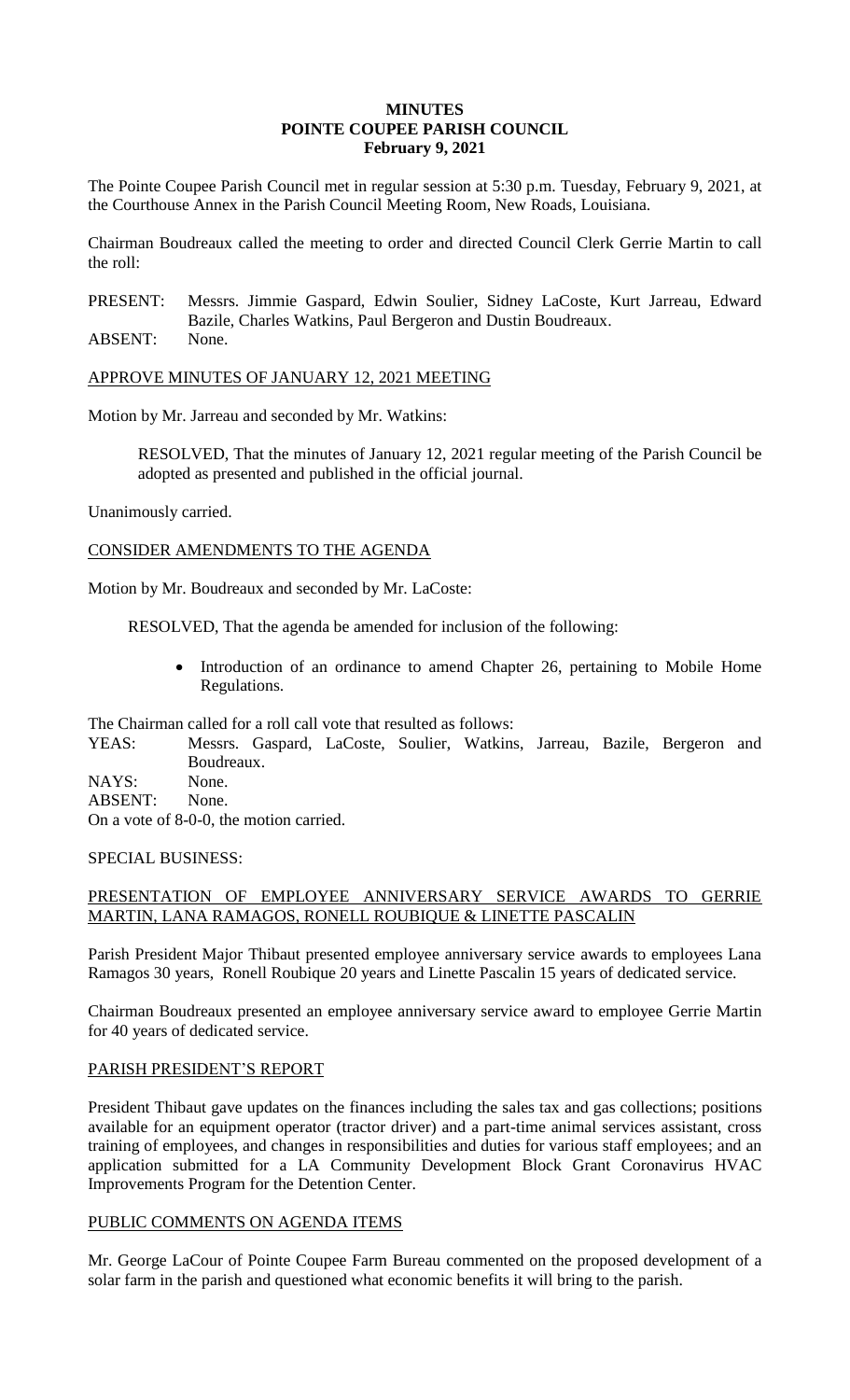February  $9, 2021$  2

Chairman Boudreaux announced this is only an introduction of the ordinance, and the public can voice their concerns about the ordinance at a committee meeting in two weeks or the council meeting in March.

#### INTRODUCTION OF ORDINANCE(S):

### A PROPOSED ORDINANCE TO AMEND SECTION 25-4 OF CHAPTER 25 OF THE POINTE COUPEE PARISH CODE OF ORDINANCES, PERTAINING TO MINIMUM STANDARDS FOR MOBILE HOME PARKS (PUBLIC HEARING MARCH 9, 2021)

# NOTICE OF INTRODUCTION OF ORDINANCE AND PUBLIC HEARING

NOTICE IS HEREBY GIVEN that a proposed ordinance to amend Section 25-4 of Chapter 25 of the Pointe Coupee Parish Code of Ordinances, pertaining to minimum standards for Mobile Home Parks has been introduced before the Pointe Coupee Parish Council, and that a public hearing will be held relative thereto at 5:30 p.m., Tuesday, March 9, 2021 at the Parish Council Meeting Room, Courthouse Annex, 160 East Main Street, New Roads, Louisiana, after which said ordinance may be considered for adoption. All interested persons are urged to attend.

#### A PROPOSED ORDINANCE TO ENACT CHAPTER 26 OF THE POINTE COUPEE PARISH CODE OF ORDINANCES, PERTAINING TO SOLAR FARMS (RENEWABLE ENERGY) IN THE PARISH (PUBLIC HEARING MARCH 9, 2021)

#### NOTICE OF INTRODUCTION OF ORDINANCE AND PUBLIC HEARING

NOTICE IS HEREBY GIVEN that a proposed ordinance to enact Chapter 26 of the Pointe Coupee Parish Code of Ordinances, pertaining to Solar Farms (renewable energy) in the parish has been introduced before the Pointe Coupee Parish Council, and that a public hearing will be held relative thereto at 5:30 p.m., Tuesday, March 9, 2021 at the Parish Council Meeting Room, Courthouse Annex, 160 East Main Street, New Roads, Louisiana, after which said ordinance may be considered for adoption. All interested persons are urged to attend.

In regards to Mr. LaCour's comments, Chairman Boudreaux stated there were more options besides the Louisiana Industrial Tax Exemption Program (ITEP) incentives for developing solar farms in the parish.

In response to Mr. LaCour's comments, President Thibaut briefly addressed the purpose of the proposed ordinance pertaining to developing and regulating solar farms in the parish.

#### A PROPOSED ORDINANCE TO AMEND SECTION 25-1 (B) OF CHAPTER 25 OF THE POINTE COUPEE PARISH CODE OF ORDINANCES, PERTAINING TO DEFINITIONS FOR MOBILE HOME REGULATIONS (PUBLIC HEARING MARCH 9, 2021)

# NOTICE OF INTRODUCTION OF ORDINANCE AND PUBLIC HEARING

NOTICE IS HEREBY GIVEN that a proposed ordinance to amend Section 25-1 (B) of Chapter 25 of the Pointe Coupee Parish Code of Ordinances, pertaining to definitions for Mobile Home Regulations has been introduced before the Pointe Coupee Parish Council, and that a public hearing will be held relative thereto at 5:30 p.m., Tuesday, March 9, 2021 at the Parish Council Meeting Room, Courthouse Annex, 160 East Main Street, New Roads, Louisiana, after which said ordinance may be considered for adoption. All interested persons are urged to attend.

#### RESOLUTIONS:

PC PARISH COUNCIL 2020 REAPPORTIONMENT - DISCUSSION OF TIMELINES AND CRITERIA, AND APPROVAL OF PROPOSAL FOR PROFESSIONAL SERVICES FROM GEOGRAPHIC PLANNING & DEMOGRAPHIC SERVICES, LLC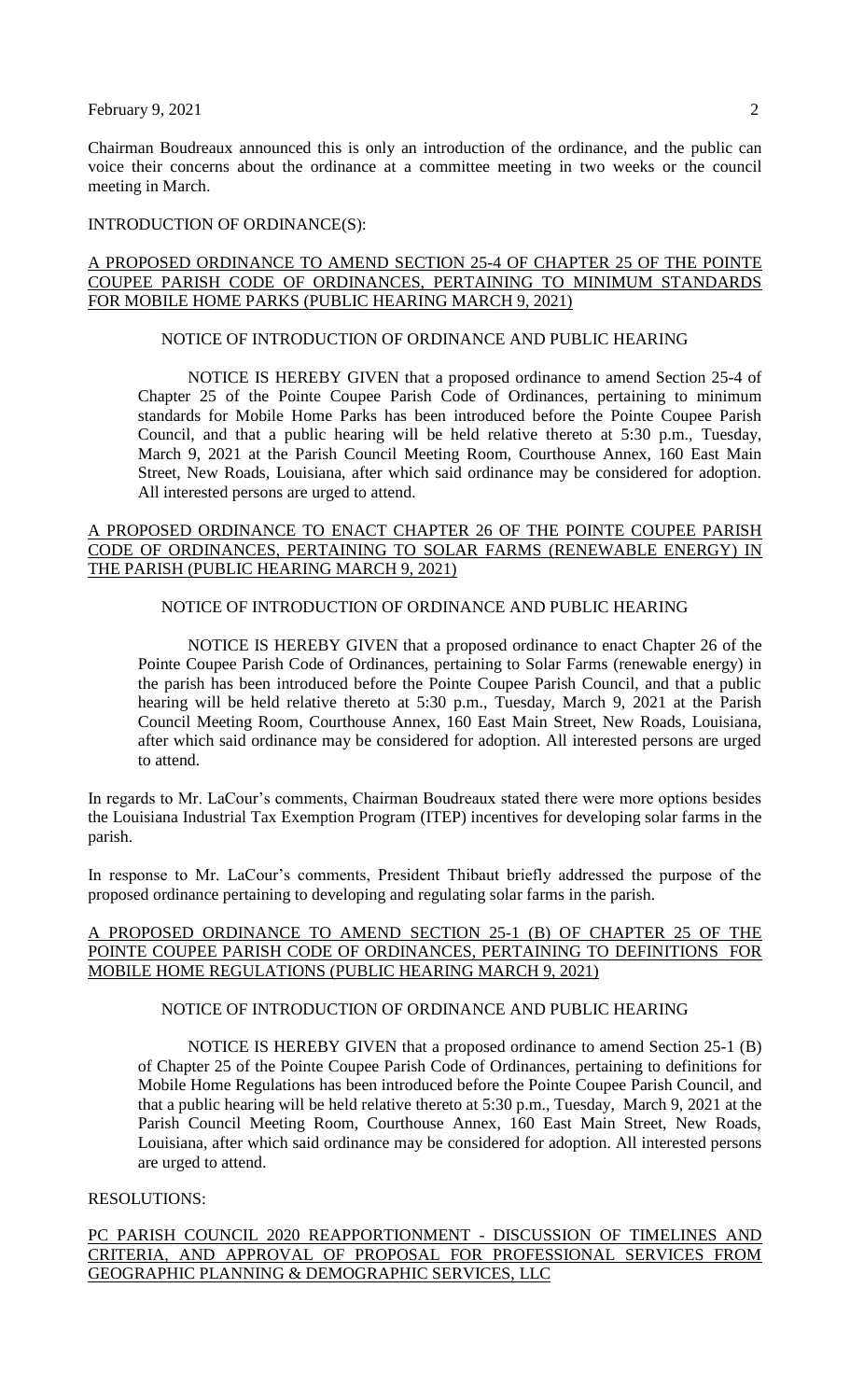February  $9, 2021$  3

Mr. Mike Hefner of Geographic Planning & Demographic Services, LLC gave an overview of the timelines and criteria for the 2020 reapportionment of the parish council, which their election will be held October 14, 2023. In closing, Mr. Hefner presented a proposal to perform this service for approval of the council.

Motion by Mr. Bergeron and seconded by Mr. Soulier:

WHEREAS, That the proposal in the amount of \$25,500.00 submitted by Geographic Planning & Demographic Services, LLC for professional services for the 2020 reapportionment of the Pointe Coupee Parish Council be accepted.

Unanimously carried.

# APPOINTMENT OF AN ALTERNATE DIRECTOR FOR LA MUNICIPAL NATURAL GAS PURCHASING & DISTRIBUTION AUTHORITY

Motion by Mr. Jarreau and seconded by Mr. Soulier:

A RESOLUTION APPROVING THE APPOINTMENT OF AN ALTERNATE DIRECTOR TO REPRESENT THE POINTE COUPEE PARISH GOVERNMENT, STATE OF LOUISIANA, ON THE BOARD OF DIRECTORS OF THE LOUISIANA MUNICIPAL NATURAL GAS PURCHASING AND DISTRIBUTION AUTHORITY AS PROVIDED BY CHAPTER 10-B OF TITLE 33 OF THE LOUISIANA REVISED STATUTES OF 1950.

WHEREAS, the Pointe Coupee Parish Government, State of Louisiana, has previously become a member of the Authority in accordance with the Act; and

WHEREAS, pursuant to Section 4546.2 of the Act, the governing authority of the Parish of Pointe Coupee, State of Louisiana, desires to approve the appointment of Mr. Daryl Pritchard to serve as an alternate Director of the Authority to act in the absence of Director Nathan Cobb: Therefore be it

RESOLVED, That the governing authority of the Parish of Pointe Coupee, State of Louisiana, acting in such capacity:

SECTION 1. That, pursuant to the Act, the appointment of Mr. Daryl Pritchard to serve as an alternate Director of the Authority, to fill the unexpired term of Mr. John Lindsly, to act in the absence of the director is approved.

SECTION 2. That this resolution shall take effect immediately.

Unanimously carried.

AUTHORIZING PARISH GOVERNMENT TO USE PARISH FUNDS FOR ENGINEERING AND ADMINISTRATIVE SERVICES RELATIVE TO THE LA COMMUNITY DEVELOPMENT BLOCK GRANT CORONAVIRUS (LCDBG -CV) HVAC IMPROVEMENTS PROGRAM

Motion by Mr. Bazile and seconded by Mr. Watkins:

TO HIRE ENGINEERING SERVICES FOR THE POINTE COUPEE PARISH GOVERNMENT RELATIVE TO THE LOUISIANA COMMUNITY DEVELOPMENT BLOCK GRANT CORONAVIRUS (LCDBG – CV) HVAC IMPROVEMENTS PROGRAM

WHEREAS, Pointe Coupee Parish Government certifies that it will pay all of the engineering costs associated with the implementation of the Louisiana Community Development Block Grant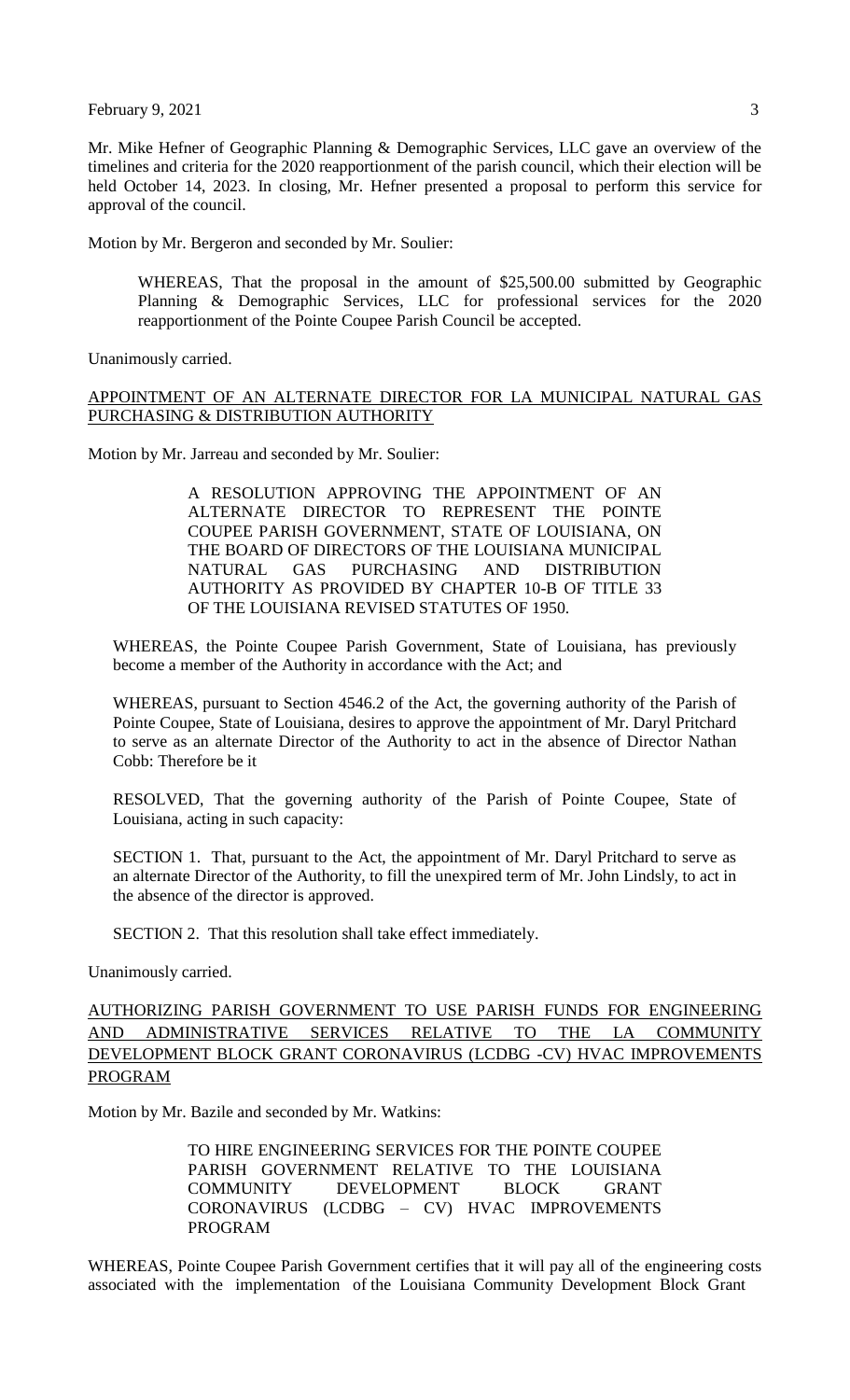Coronavirus (LCDBG-CV) HVAC Improvements Program. These costs will include, but not be limited to basic design, resident inspection, topographic

and/or property surveying, testing, staking, etc. Payment for these services shall be in accordance with the Parish's contract for professional services.

WHEREAS, design fees will be approved on a cost reimbursement basis only and will be based on the percentage of the estimated construction cost in accordance with the Engineering Fee Schedules for the LCDBG Program. These fees shall not exceed the maximum allowable fees for such services allowed under the Louisiana Community

Development Block Grant Program for professional engineering services that would otherwise be paid directly by the Office of Community Development. Design fees shall be paid in connection with aforementioned application, *in the event that the grant is funded*: Therefore be it

RESOLVED, That the engineering firm chosen for the LCDBG-CV HVAC Improvements Program shall be David Bonaventure of Salas O'Brien.

Unanimously carried.

Motion by Mr. Bazile and seconded by Mr. Watkins:

TO HIRE ADMINISTRATIVE CONSULTANT FOR THE POINTE COUPEE PARISH GOVERNMENT RELATIVE TO THE LOUISIANA COMMUNITY DEVELOPMENT BLOCK GRANT CORONAVIRUS (LCDBG – CV) HVAC IMPROVEMENTS PROGRAM

WHEREAS, Pointe Coupee Parish Government intends to participate in the Louisiana Community Development Block Grant Coronavirus (LCDBG-CV) HVAC Improvements Program, and

WHEREAS, the Parish certifies that it will pay all of the administrative costs associated with the implementation of the HVAC Improvements Program; such costs will include, but not be limited to application preparation fees, audit fees, advertising and publication fees, local staff time, workshop expenses, and/or administrative consultant fees. These fees shall not exceed the maximum allowable fees for such services allowed by the LCDBG-CV program for professional administrative services that should otherwise be paid directly by the Office of Community Development.

WHEREAS, The amount of the administration fees will be determined on the total cost of the grant with a minimum of \$30,000 to \$100,000 maximum. Payment for these services shall be in accordance with the Parish's contract with the administrative consultant. Grant administration fees shall be paid in connection with aforementioned application, *in the event that the grant is funded*: Therefore be it

RESOLVED, That the administrative consultant selected to administer the LCDBG-CV HVAC Improvements Program shall be Professional Engineering Consultants Corporation.

Unanimously carried.

SUPPORT THE UPPER TERREBONNE BASIN WATERSHED PROJECT & FUNDING THROUGH LOUISIANA WATERSHED INITIATIVE

Motion by Mr. LaCoste and seconded by Mr. Soulier:

A resolution expressing support for the Upper Terrebonne Basin Watershed Project and support for funding the project through the Louisiana Watershed Initiative (LWI).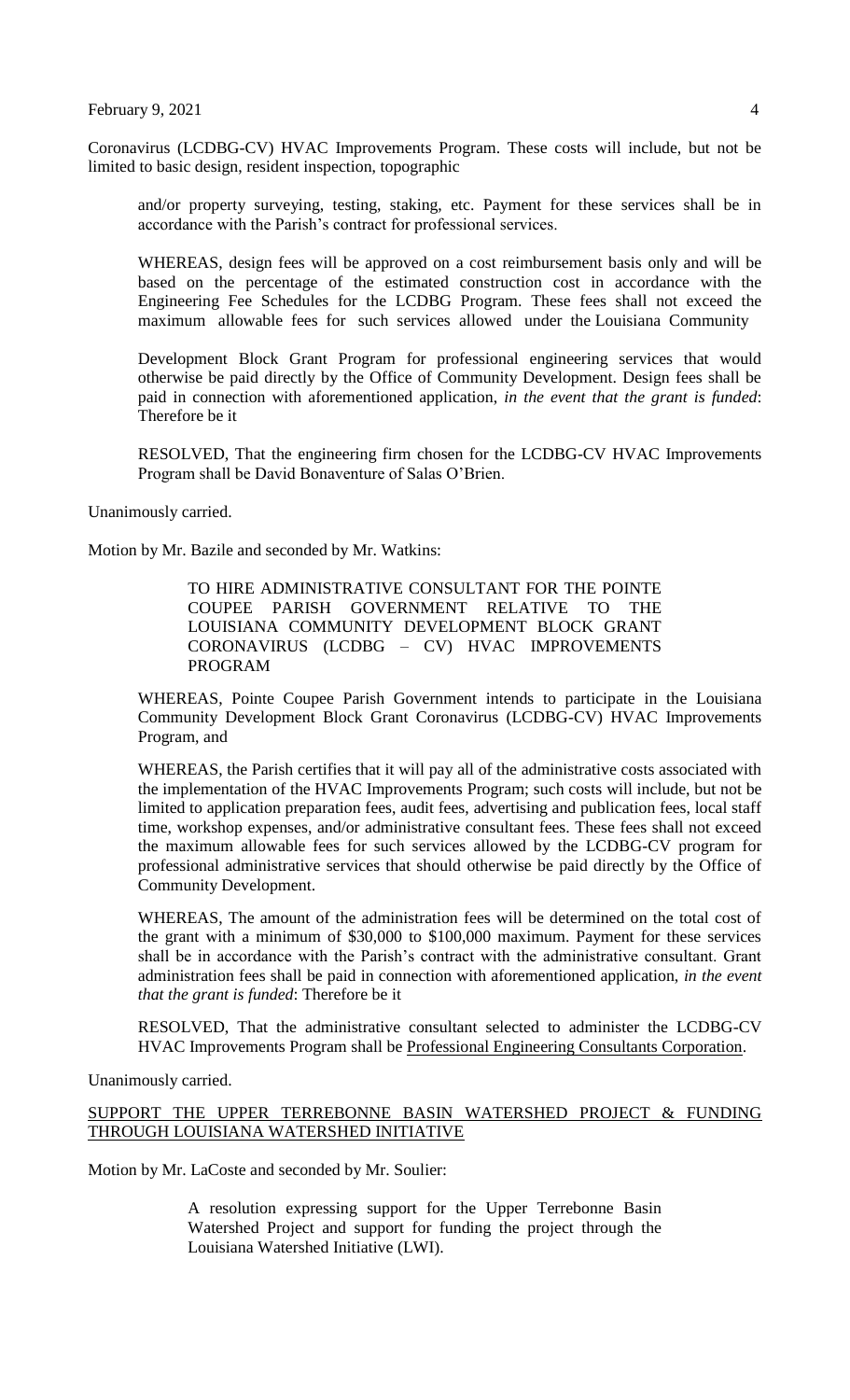WHEREAS, the Upper Delta Soil and Water Conservation District (UDSWC) has partnered with the United States Department of Agriculture, Natural Resources Conservation Service (NRCS) to complete an environmental assessment in accordance with the National Environmental Policy Act (NEPA) to determine whether or not a federal action has the potential to cause significant environmental effects; and

WHEREAS, the Upper Delta Soil and Water Conservation District (UDSWC) is in the final stages of completion of the Upper Terrebonne Basin Watershed Plan and Environmental Assessment (EA) Document to obtain a Findings of No Significant Impact (FONSI) to proceed to engineering, design, and construction of the Upper Terrebonne Basin Drainage Improvements project; and

WHEREAS, Pointe Coupee Parish will directly benefit from the Upper Terrebonne Basin Drainage Improvements project, which will mitigate flood risk to existing residential, commercial, and industrial development, critical infrastructure, historic sites, schools, and public facilities, reduce agricultural losses, reduce insurance and public health and safety claims, reduce public works maintenance and repairs to drainage channels and structures, and enhance water quality, aquatic habitat and recreational fisheries; and

WHEREAS, the anticipated federal funding to be administered by LWI presents an opportunity to fund major features of this critical, regional project; and

WHEREAS, Pointe Coupee Parish is within Region 6 of the Louisiana Watershed Initiative (LWI) regions: Therefore be it

RESOLVED, That the members of the Pointe Coupee Parish Council do hereby express their support for the Upper Terrebonne Basin Drainage Improvements project and urge both the LWI Region 6 Steering Committee and the Louisiana Council on Watershed Management to provide funding for the project.

Unanimously carried.

SPECIAL MATTERS TO BE CONSIDERED BY COUNCIL:

# DISCUSSION OF USING EXPLOSIVE DEVICES IN RESIDENTIAL AREAS BY THE PARISH PUBLIC WORKS DEPARTMENT

Mr. and Mrs. Richard LeBlanc of 3701 Oakland Road, Lakeland voiced concerns about the Public Works Department use of explosive devices in residential areas and behind their residence to dispose of beaver dams.

Chairman Boudreaux commented on the use of explosive devices throughout the parish to remove beaver dams.

Public Works Director Nathan Cobb gave an explanation about the use of explosive devices throughout the parish to remove beaver dams that are impeding drainage, which is legal and does not violate any local or state laws. He reported the explosives are used in the event equipment cannot reach the dams.

President Thibaut commented and agreed with PWD Cobb on this matter, and suggested scheduling a meeting with Mr. & Mrs. LeBlanc to review alternatives other than explosives to remove the beaver dams behind their residence.

#### ANNOUNCEMENTS, NOTICES, MEETINGS, ETC.

Chairman Boudreaux announced the closures of the parish office February 15 & 16, 2021 in observance of President Day and Mardi Gras Holidays. He read a certificate of thanks from The United States Census Bureau recognizing the Pointe Coupee Parish Council as an invaluable member of the 2020 Census Community Partnership and Engagement Program and helping achieve a successful 2020 Census.